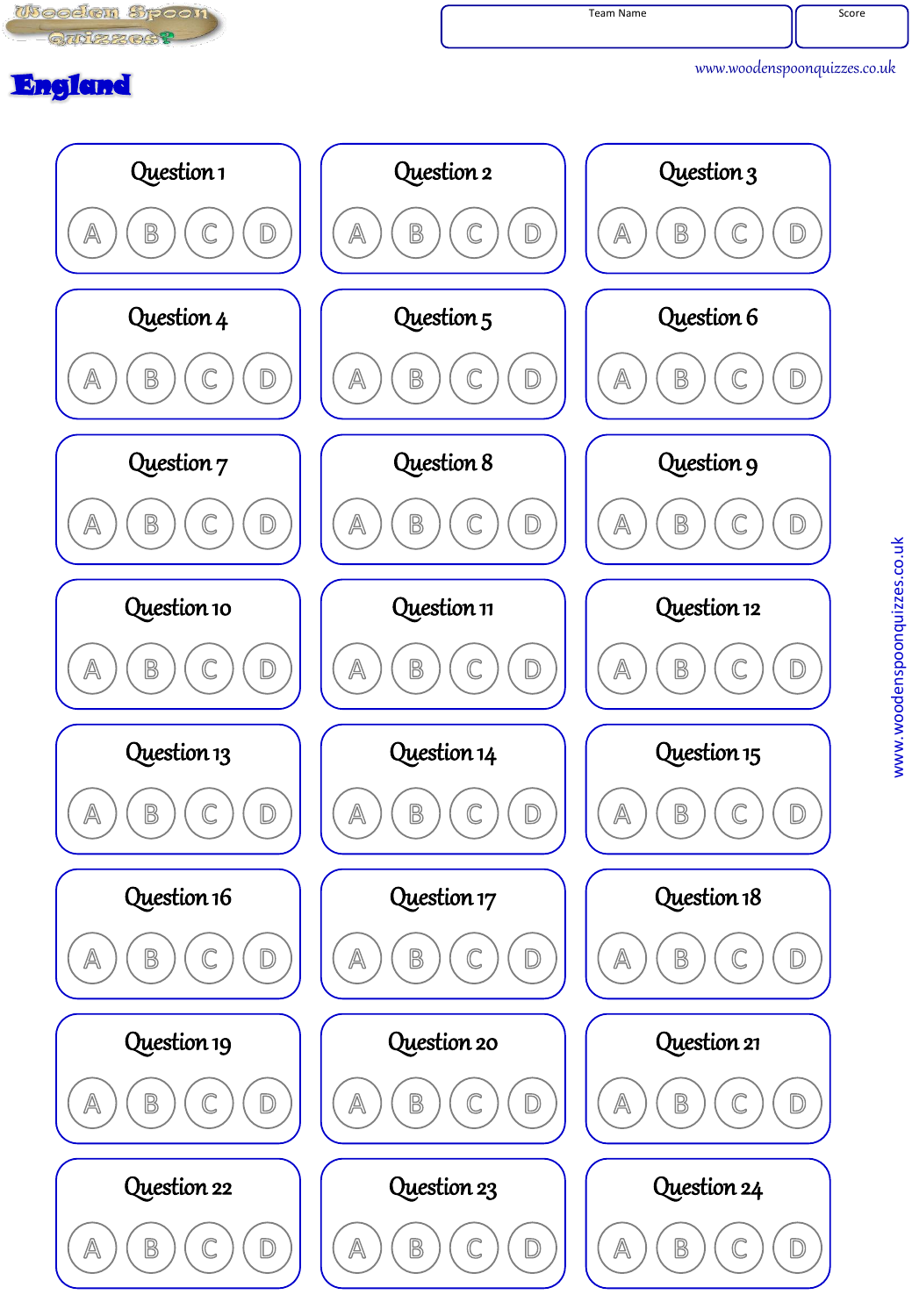## Multiple Choice

England www.woodenspoonquizzes.co.uk Quizmaster

|                          | 1. In which City is the University of East Anglia?              |                        |                         |
|--------------------------|-----------------------------------------------------------------|------------------------|-------------------------|
| <b>A</b> Colchester      | <b>B</b> Ipswich                                                | <b>C</b> Lowestoft     | <b>D</b> Norwich        |
|                          | 2. Which County is Thomas Hardy associated with?                |                        |                         |
| <b>A</b> Dorset          | <b>B</b> Essex                                                  | <b>C</b> Sussex        | <b>D</b> Wessex         |
|                          | 3. Which part of Oxford was famous for motor car manufacture?   |                        |                         |
| <b>A</b> Cowley          | <b>B</b> Chipping Norton                                        | C Didcot               | <b>D</b> North          |
|                          | 4. Which Devon Port has a famous Hoe?                           |                        |                         |
| <b>A</b> Bristol         | <b>B</b> Exeter                                                 | C Plymouth             | <b>D</b> Southampton    |
|                          | 5. Which county is also known as Salop?                         |                        |                         |
| <b>A</b> Bedfordshire    | <b>B</b> Cheshire                                               | <b>C</b> Salopshire    | <b>D</b> Shropshire     |
|                          | 6. Which Isle has Needles off its west coast?                   |                        |                         |
| A Arran                  | <b>B</b> Bryher                                                 | C Isle Of Man          | D Isle Of Wight         |
|                          | 7. Where are the 18th -century Assembly Rooms & Royal Crescent? |                        |                         |
| <b>A</b> Bath            | <b>B</b> Brighton                                               | <b>C</b> Colchester    | D York                  |
|                          | 8. Which of these counties does not exist?                      |                        |                         |
| <b>A</b> North Yorkshire | <b>B</b> South Yorkshire                                        | C East Yorkshire       | <b>D</b> West Yorkshire |
|                          | 9. In which town is the shopping complex, the Metro Centre?     |                        |                         |
| A Gateshead              | <b>B</b> Newcastle <b>B</b>                                     | <b>G</b> South Shields | <b>D</b> Sunderland     |
|                          | 10. Where would you find the Backs and the Bridge of Sighs?     |                        |                         |
| <b>A</b> Cambridge       | <b>B</b> Durham                                                 | <b>C</b> Northampton   | <b>D</b> Oxford         |
|                          | 11. The Severn, the Trent and the Ouse are all what?            |                        |                         |
| <b>A</b> Counties        | <b>B</b> Islands                                                | <b>C</b> Mountains     | <b>D</b> Rivers         |
|                          | 12. In which county are all ten of England's Highest Peaks?     |                        |                         |
| A Cumbria                | <b>B</b> Essex                                                  | <b>C</b> Scotland      | D Yorkshire             |